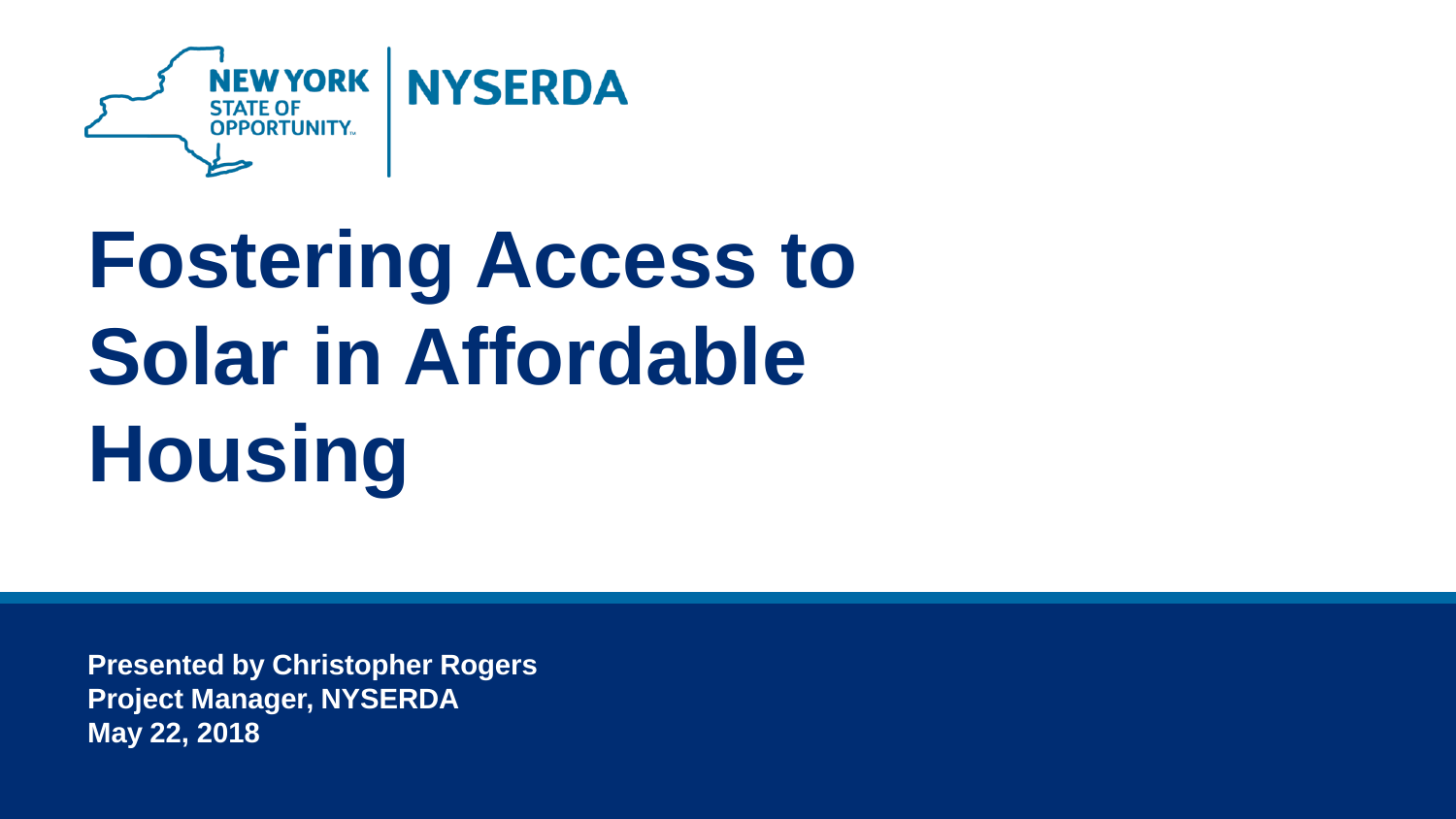### **NY-Sun**

#### **3 Gigawatts Statewide Goal**

**S961 Million Total Budget** 

> **Stimulate Market Place**

**Reduce Soft Costs** 

- Significantly expand installed solar capacity
- Attract private investment
- Enable sustainable development of a robust industry
- Create well-paying skilled jobs
- Improve the reliability of the electric grid
- Reduce air pollution
- Make solar available to all New Yorkers that want it

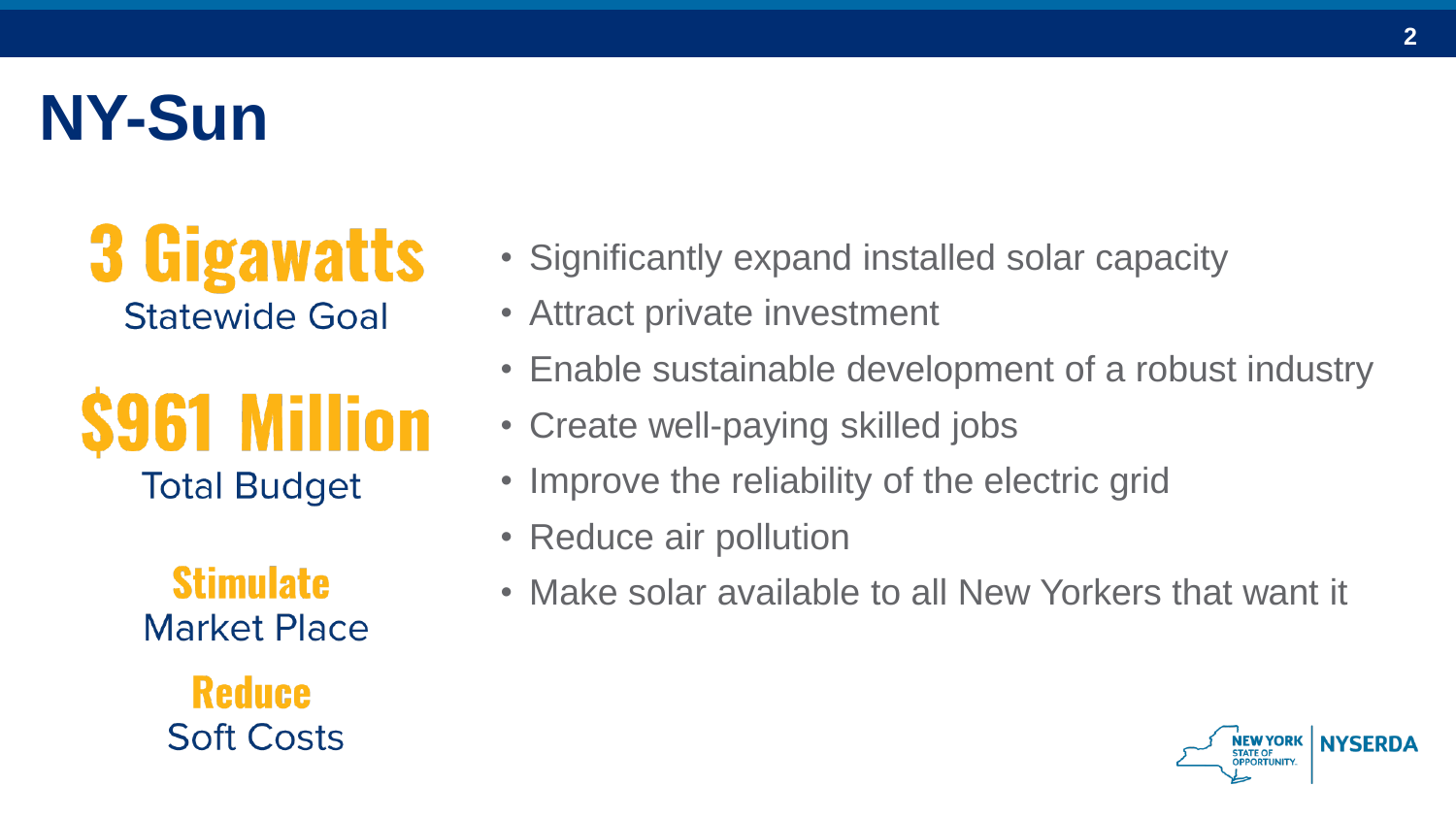## **Multifamily Affordable Housing Adder**

- Launches in June
- New \$0.40/W adder in ConEd; \$0.30/W adder in ROS
- Capped at first 50 kW of project
- Only onsite projects for regulated affordable housing are eligible
	- Behind the meter or CDG serving residents of the property/portfolio
- Example: A 50 kW solar project in NYC would receive ~\$30,000 under current incentive structure. A qualifying project on multifamily affordable housing would receive an additional ~\$20,000 (~\$50k total) with new adder**NEW YORK NYSERDA**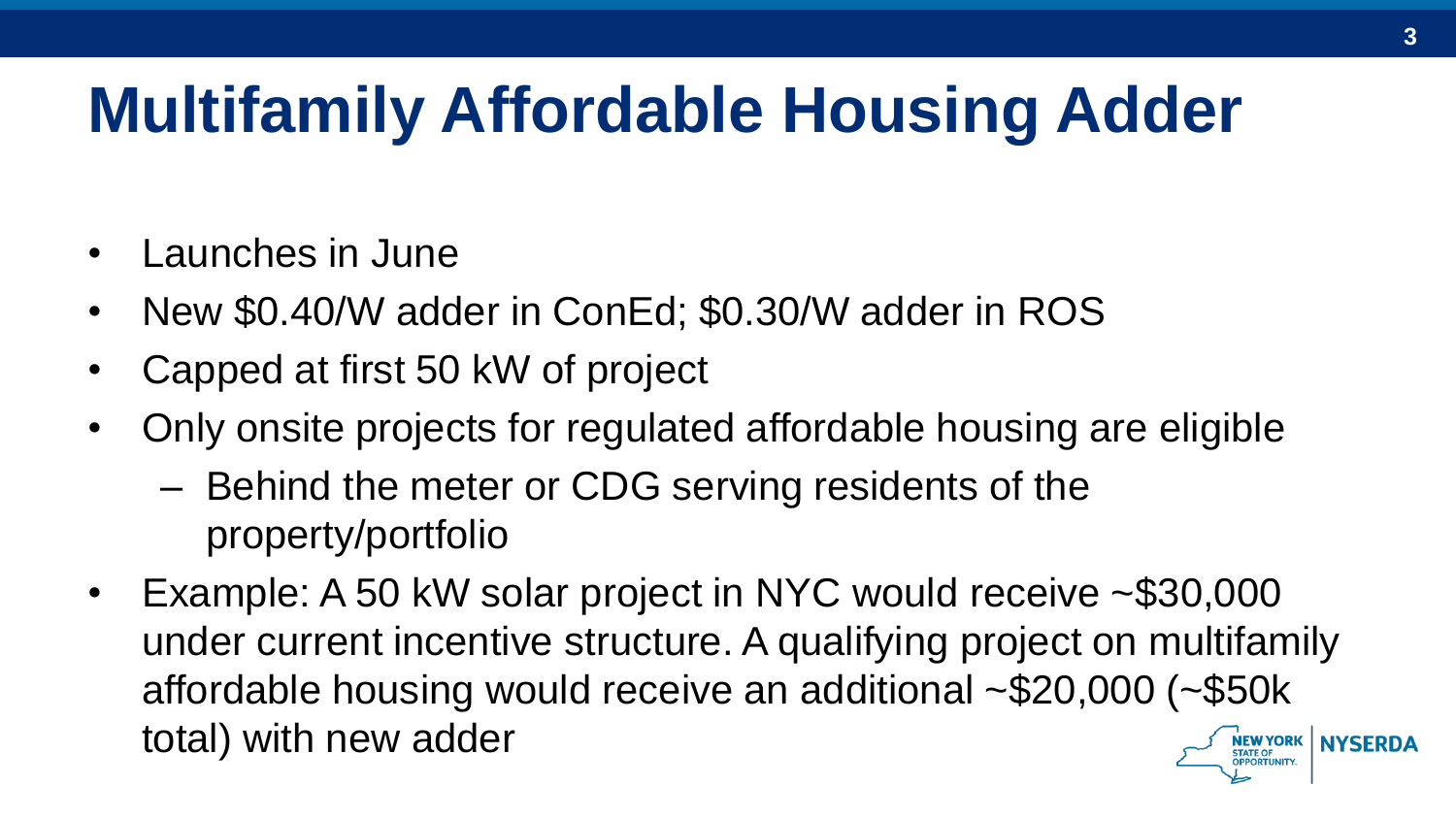# **Affordable Solar Predevelopment Technical Assistance Program**

\$4.4 million to support solar solutions for **multifamily affordable housing** and **community solar**  serving low-to-moderate income households

- Single or portfolio projects
- Up to \$200,000 per award solicitation open through August 2018

Eligible applicants:

- **EXECUTE:** Affordable housing providers
- **EXECOMMUNITY-based organizations**
- **•** Municipalities
- **EXEC** Technical service providers and solar developers

Eight projects funded to-date

[https://www.nyserda.ny.gov/All-Programs/Programs/NY-Sun/Communities-and-Local-](https://www.nyserda.ny.gov/All-Programs/Programs/NY-Sun/Communities-and-Local-Governments/Predevelopment-and-Technical-Assistance)Governments/Predevelopment-and-Technical-Assistance